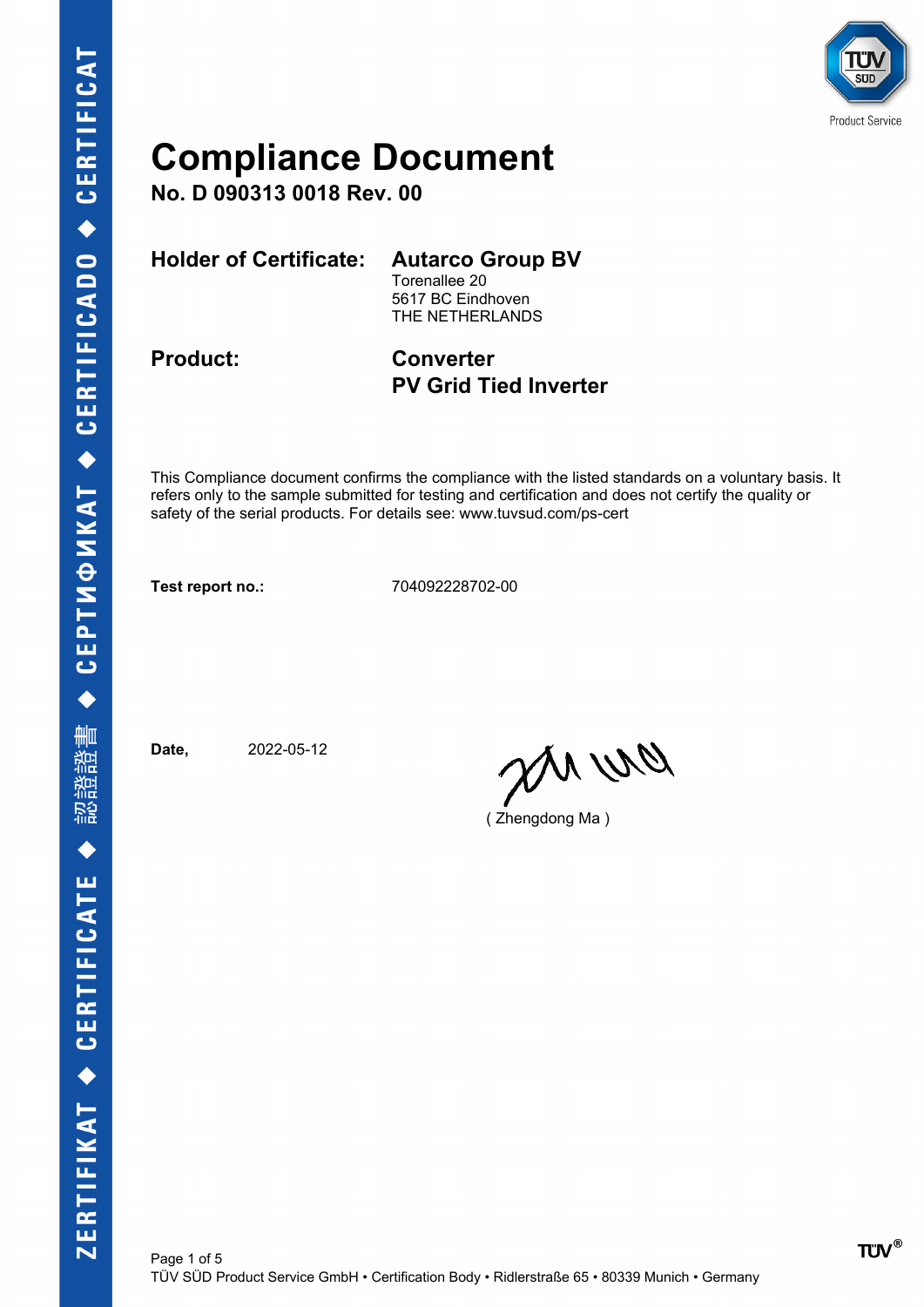

**No. D 090313 0018 Rev. 00**

**Model(s): S2.LD5000(S)-MII, S2.LD6000(S)-MII, S2.LD8000(S)- MII, S2.LD9000(S)-MII, S2.LD10000(S)-MII, S2.LQ12000(S)-MII, S2.LQ15000(S)-MII, S2.LQ17000(S)-MII, S2.LQ20000(S)-MII, S2.LD5000-MIII, S2.LD6000-MIII, S2.LD8000-MIII, S2.LD9000-MIII, S2.LD10000-MIII, S2.LQ12000-MIII, S2.LQ15000-MIII, S2.LQ17000-MIII, S2.LQ20000-MIII**

#### **Parameters:**

| <b>PV Input Parameters</b> |                                                                                                                                                                                                         |
|----------------------------|---------------------------------------------------------------------------------------------------------------------------------------------------------------------------------------------------------|
| Max. input voltage:        | d.c. $1000 \text{ V}$ (S2.LD5000(S)-MII, S2.LD6000(S)-MII,<br>S2.LD8000(S)-MII, S2.LD9000(S)-MII, S2.LD10000(S)-<br>MII, S2.LQ12000(S)-MII, S2.LQ15000(S)-MII,<br>S2.LQ17000(S)-MII, S2.LQ20000(S)-MII) |
| Max. input current:        | d.c. 2*11 A (S2.LD5000(S)-MII, S2.LD6000(S)-MII,<br>S2.LD8000(S)-MII, S2.LD9000(S)-MII, S2.LD10000(S)-<br>MII)<br>d.c. 2*22 A (S2.LQ12000(S)-MII, S2.LQ15000(S)-MII,                                    |
|                            | S2.LQ17000(S)-MII, S2.LQ20000(S)-MII)                                                                                                                                                                   |
| Isc PV (absolute maximum)  | d.c. 2*17.2 A (S2.LD5000(S)-MII, S2.LD6000(S)-MII,<br>S2.LD8000(S)-MII, S2.LD9000(S)-MII, S2.LD10000(S)-<br>MII)                                                                                        |
|                            | d.c. 2*34.3 A (S2.LQ12000(S)-MII, S2.LQ15000(S)-MII,<br>S2.LQ17000(S)-MII, S2.LQ20000(S)-MII)                                                                                                           |
| MPPT voltage range         | d.c. 160-850 V (S2.LD5000(S)-MII, S2.LD6000(S)-MII,<br>S2.LD8000(S)-MII, S2.LD9000(S)-MII, S2.LD10000(S)-<br>MII, S2.LQ12000(S)-MII, S2.LQ15000(S)-MII,<br>S2.LQ17000(S)-MII, S2.LQ20000(S)-MII)        |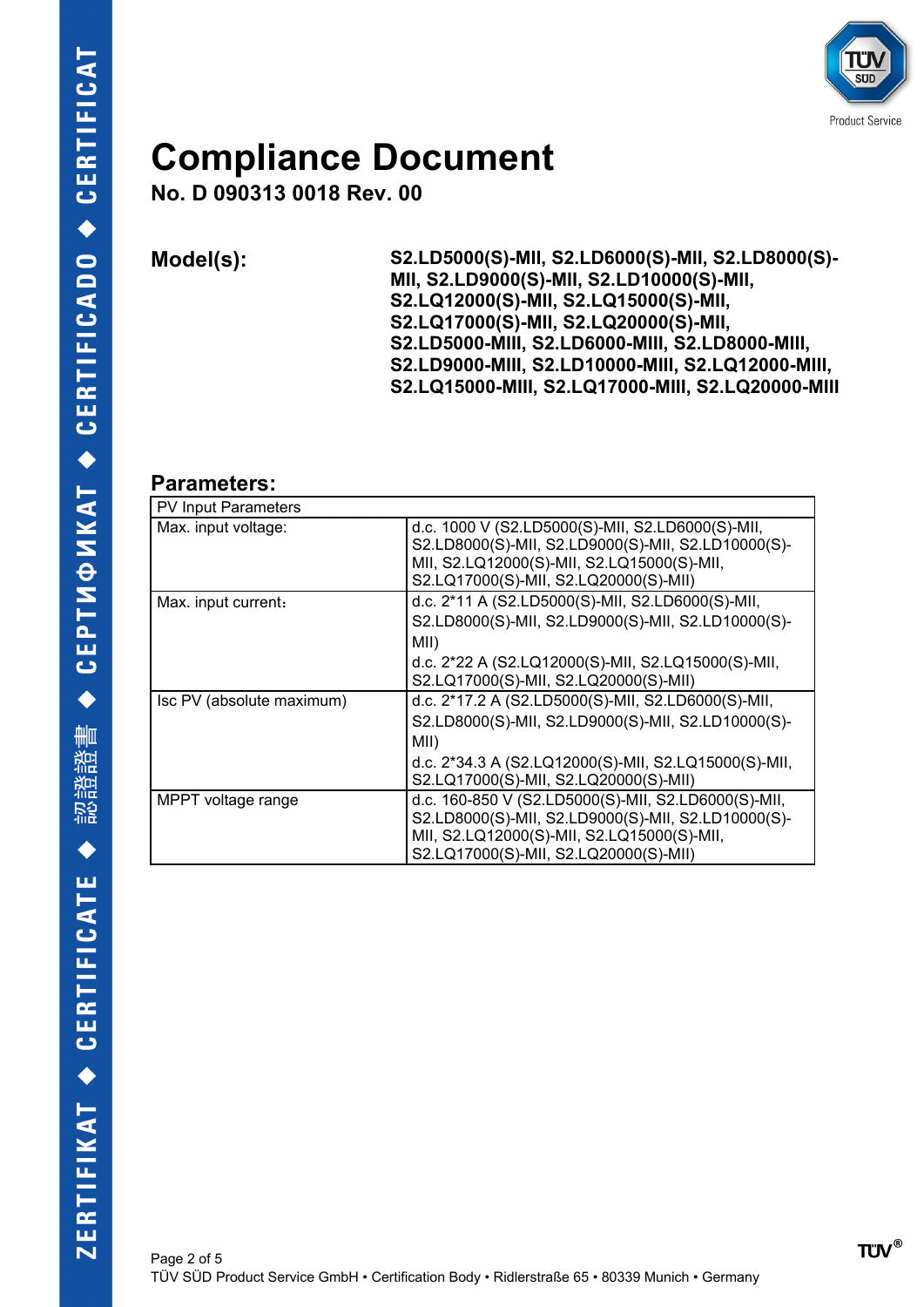

**No. D 090313 0018 Rev. 00**

| AC.output parameters           |                                                                  |
|--------------------------------|------------------------------------------------------------------|
| Rated output power             | 5000 W (S2.LD5000(S)-MII)                                        |
|                                | 6000 W (S2.LD6000(S)-MII)                                        |
|                                | 8000 W (S2.LD8000(S)-MII)                                        |
|                                | 9000 W (S2.LD9000(S)-MII)                                        |
|                                | 10000 W (S2.LD10000(S)-MII)                                      |
|                                | 12000 W (S2.LQ12000(S)-MII)                                      |
|                                | 15000 W (S2.LQ15000(S)-MII)                                      |
|                                | 17000 W (S2.LQ17000(S)-MII)                                      |
|                                | 20000 W (S2.LQ20000(S)-MII)                                      |
| Max. AC output active power    | 5500 W (S2.LD5000(S)-MII)                                        |
|                                | 6600 W (S2.LD6000(S)-MII)                                        |
|                                | 8800 W (S2.LD8000(S)-MII)                                        |
|                                | 9900 W (S2.LD9000(S)-MII)                                        |
|                                | 11000 W (S2.LD10000(S)-MII)                                      |
|                                | 13200 W (S2.LQ12000(S)-MII)                                      |
|                                | 16500 W (S2.LQ15000(S)-MII)                                      |
|                                | 18700 W (S2.LQ17000(S)-MII)                                      |
|                                | 22000 W (S2.LQ20000(S)-MII)                                      |
| Max. AC output apparent power  | 5500 VA (S2.LD5000(S)-MII)                                       |
|                                | 6600 VA (S2.LD6000(S)-MII)                                       |
|                                | 8800 VA (S2.LD8000(S)-MII)                                       |
|                                | 9900 VA (S2.LD9000(S)-MII)                                       |
|                                | 11000 VA (S2.LD10000(S)-MII)                                     |
|                                | 13200 VA (S2.LQ12000(S)-MII)                                     |
|                                | 16500 VA (S2.LQ15000(S)-MII)                                     |
|                                | 18700 VA (S2.LQ17000(S)-MII)                                     |
|                                | 22000 VA (S2.LQ20000(S)-MII)                                     |
| Rated grid voltage             | 3/N/PE~, 230/400 V                                               |
| Rated grid frequency           | 50 Hz                                                            |
| Max. continuous output current | a.c. 7.9 A (S2.LD5000(S)-MII)                                    |
|                                | a.c. 9.5 A (S2.LD6000(S)-MII)                                    |
|                                | a.c. 12.7 A (S2.LD8000(S)-MII)<br>a.c. 14.2 A (S2.LD9000(S)-MII) |
|                                | a.c. 15.9 A (S2.LD10000(S)-MII)                                  |
|                                | a.c. 19.1 A (S2.LQ12000(S)-MII)                                  |
|                                | a.c. 23.8 A (S2.LQ15000(S)-MII)                                  |
|                                | a.c. 27 A (S2.LQ17000(S)-MII)                                    |
|                                | a.c. 31.8 (S2.LQ20000(S)-MII)                                    |
| Adjustable $cos(\varphi)$      | $-0.8+0.8$                                                       |
| <b>Others</b>                  |                                                                  |
| Operating temperature Range:   | $-25 °C+60 °C$                                                   |
| Protective Class:              |                                                                  |
| Ingress Protection:            | IP <sub>65</sub>                                                 |
| Overvoltage Category:          | PV: II, Main: III                                                |
| Inverter Topology:             | Non-isolated                                                     |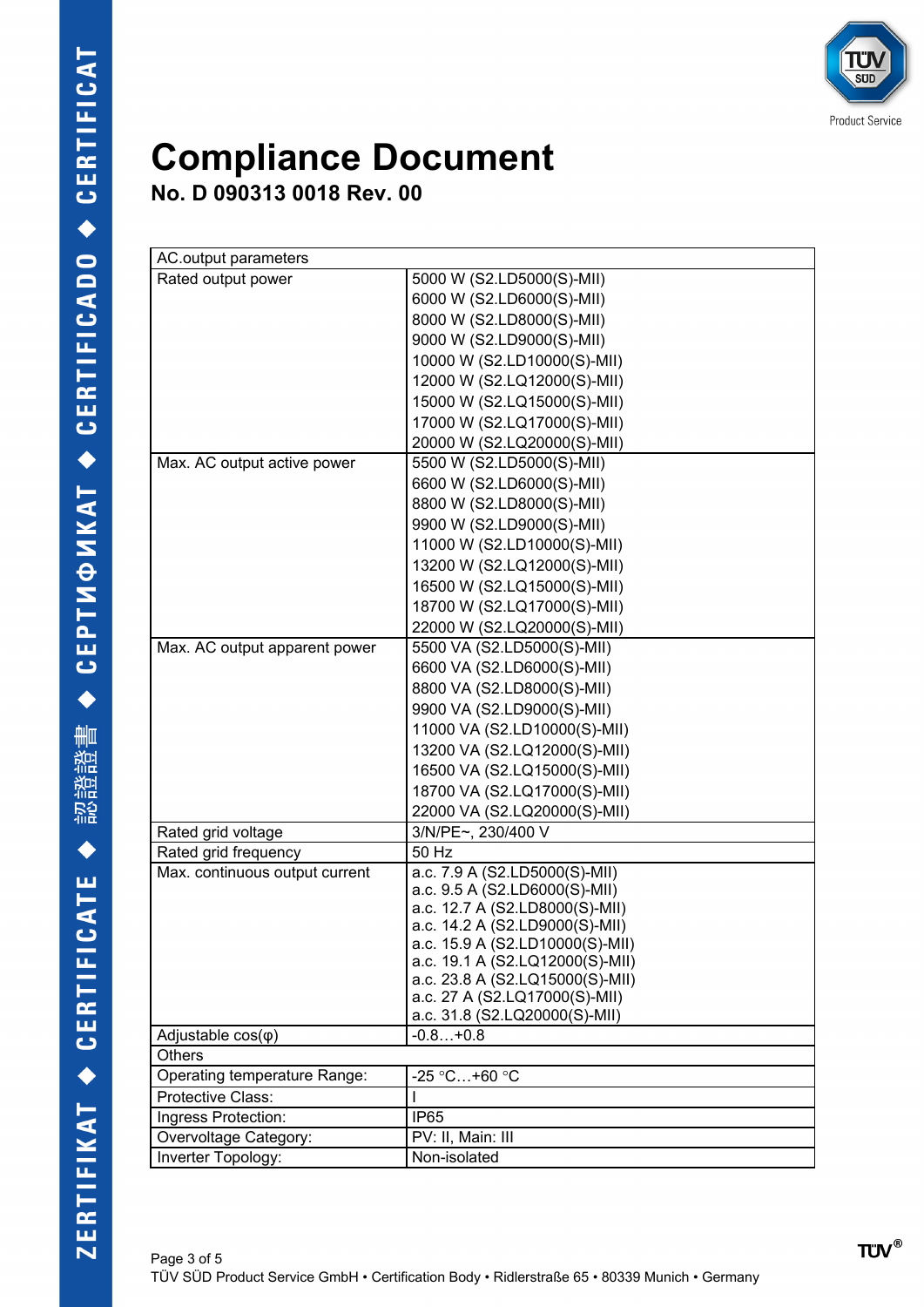

**No. D 090313 0018 Rev. 00**

| <b>PV Input Parameters</b> |                                                                                                                                                                                         |
|----------------------------|-----------------------------------------------------------------------------------------------------------------------------------------------------------------------------------------|
| Max. input voltage:        | d.c. 1100 V (S2.LD5000-MIII, S2.LD6000-MIII,<br>S2.LD8000-MIII, S2.LD9000-MIII, S2.LD10000-MIII,<br>S2.LQ12000-MIII, S2.LQ15000-MIII, S2.LQ17000-<br>MIII, S2.LQ20000-MIII)             |
| Max. input current:        | d.c. 2*16 A (S2.LD5000-MIII, S2.LD6000-MIII,<br>S2.LD8000-MIII, S2.LD9000-MIII, S2.LD10000-MIII)<br>d.c. 2*32 A (S2.LQ12000-MIII, S2.LQ15000-MIII,<br>S2.LQ17000-MIII, S2.LQ20000-MIII) |
| Isc PV (absolute maximum)  | d.c. 2*25 A (S2.LD5000-MIII, S2.LD6000-MIII,<br>S2.LD8000-MIII, S2.LD9000-MIII, S2.LD10000-MIII)<br>d.c. 2*50 A (S2.LQ12000-MIII, S2.LQ15000-MIII,<br>S2.LQ17000-MIII, S2.LQ20000-MIII) |
| MPPT voltage range         | d.c. 160-1000 V (S2.LD5000-MIII, S2.LD6000-MIII,<br>S2.LD8000-MIII, S2.LD9000-MIII, S2.LD10000-MIII,<br>S2.LQ12000-MIII, S2.LQ15000-MIII, S2.LQ17000-<br>MIII, S2.LQ20000-MIII)         |